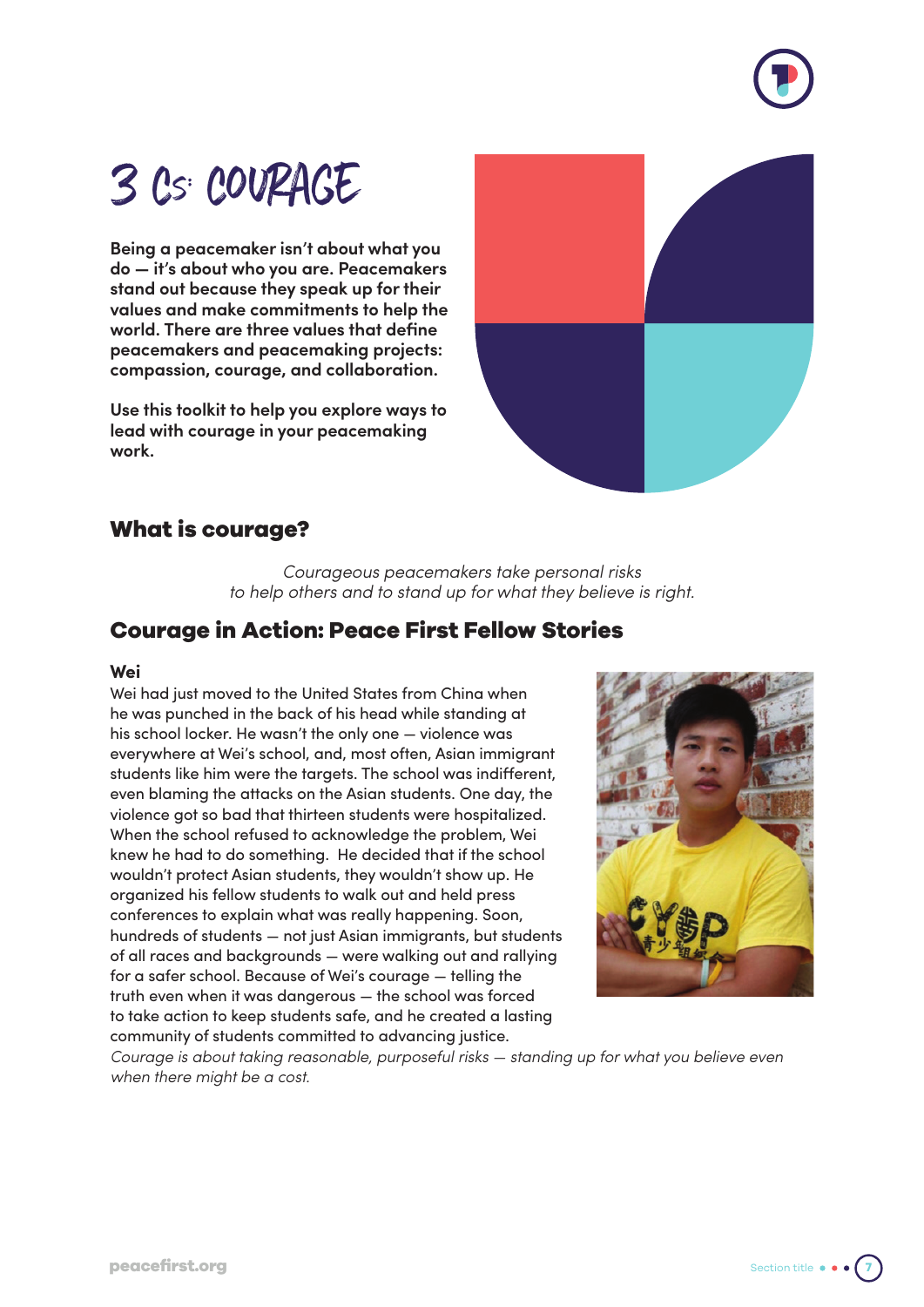

#### **Mary-Pat**

At fifteen, Mary-Pat had been to more funerals than graduations. She was furious about the devastating effect gun violence had caused in her community — and she wanted to make a change. Mary-Pat had a big idea: she had seen "shock ads" on billboards about cigarettes and drugs. What if she were to create ads that used shocking imagery to encourage people to think twice before pulling a trigger? Mary-Pat brought her idea to community leaders in Atlanta and asked for funding, and tried to talk to billboard companies. No one took her seriously - they told her she was just a kid. But the rejection didn't keep Mary-Pat from trying — and after dozens of calls, she found a company that would display the billboards, and got her friends and family to donate enough money to put up a few around Atlanta. In the areas where they were displayed, the billboards reduced gun violence so sharply



that Mary-Pat was able to go back and raise more money — and this time, people listened. *Courage means believing in your ideas, and not letting anyone discount your voice or deny your power.*

| iow to rut ocurage into Action                                                                                                                                                                                                                                                                                               |                                                                                                                                                                                                                                                                                            |  |
|------------------------------------------------------------------------------------------------------------------------------------------------------------------------------------------------------------------------------------------------------------------------------------------------------------------------------|--------------------------------------------------------------------------------------------------------------------------------------------------------------------------------------------------------------------------------------------------------------------------------------------|--|
| In your peacemaking project                                                                                                                                                                                                                                                                                                  | In your daily life                                                                                                                                                                                                                                                                         |  |
| • Take a stand. Make a personal commitment<br>to take action to make something better.<br>Know what you believe is right, and don't be<br>quiet about it. Recognize that the only way<br>you can make it better is by taking action.                                                                                         | • Speak up for others. When you see<br>someone treated unfairly, get loud. Let<br>people know that it's not okay, and take<br>action to make sure it doesn't happen<br>again.                                                                                                              |  |
| • Take risks. Take action for the greater<br>good, even in the face of difficult choices or<br>consequences. Do what's right - even when<br>you worry about what others will think, or<br>worry that you might fail. The "Understanding<br>Risk" tool in the Peace First Peacemaker<br>Manual can help you take smart risks. | <b>• Speak up for yourself.</b> Your voice and ideas<br>matter. If someone tries to discount you or<br>put you down, for any reason - don't quiet<br>down and don't go away. Being courageous<br>means asserting your right to be heard.<br>. Speak up for your values. Take time to think |  |
| · Persevere. Peacemaking is hard work,<br>and there will inevitably be setbacks in<br>your project. Facing difficulty and pushing<br>forward anyway is a frustrating process,<br>but shows true courage.                                                                                                                     | about what you believe - what matters to<br>you, and why? Then, be bold about sharing<br>those ideas - it helps you become grounded<br>in who you are and what you care about,<br>and inspires others to do the same.                                                                      |  |

### **How to Put Courage Into Action**

## **Your Courageous Commitments**

Think about a time you've practiced courage— or seen someone else's courage in action. Then make a commitment to practice courage in your daily life.

An example of a courageous commitment might be: "I commit to speaking up any time I hear someone use hateful language."